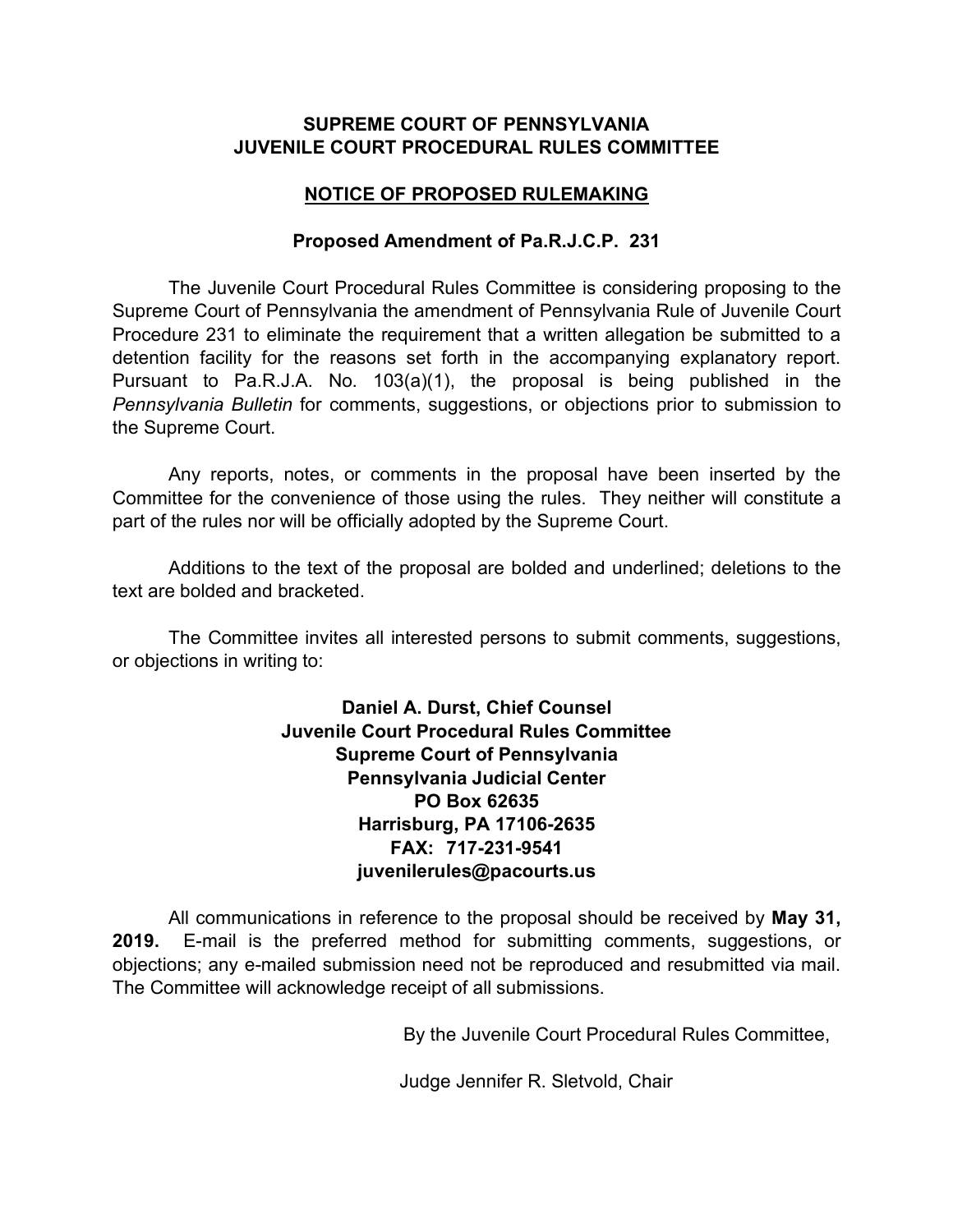## **SUPREME COURT OF PENNSYLVANIA JUVENILE COURT PROCEDURAL RULES COMMITTEE**

#### **REPORT**

#### **Proposed Amendment of Pa.R.J.C.P. 231**

The Juvenile Court Procedural Rules Committee herein proposes amendment of Pennsylvania Rule of Juvenile Court Procedure 231 to remove the requirement that a written allegation be submitted to a detention facility.

Currently, Rule 231 requires the prompt submission of a written allegation to the juvenile court and the detention facility when a juvenile is under arrest. *See* Pa.R.J.C.P.  $231(A)(2)$  &  $(C)(2)$ . The Committee received feedback that Rule 231 has been interpreted to require the written allegation to accompany the juvenile at the time of placement in the detention facility. Further, this interpretation places a burden on law enforcement to complete and deliver the written allegation at the time of placement.

The Committee was advised that the necessary information for such placements, as required by 37 Pa. Code § 200.2, was being conveyed to the detention facilities via the Juvenile Court Judges' Commission's form JCJC-D-1 (4/04) ("Statement of Facts and Reasons Accompanying the Detention of a Child by a Probation Officer/Intake Officer Pursuant to 42 Pa.C.S. §§ 6304, 6225, and 6331"). Therefore, the written allegation need not accompany a juvenile at the time of placement in a detention facility.

Accordingly, the Committee proposes the removal of this requirement with regard to detention facilities in Rule 231. Please note this proposed amendment is not intended to prohibit the later transmission of the written allegation to a detention facility. The Committee invites all comments, concerns, and suggestions regarding this rulemaking proposal.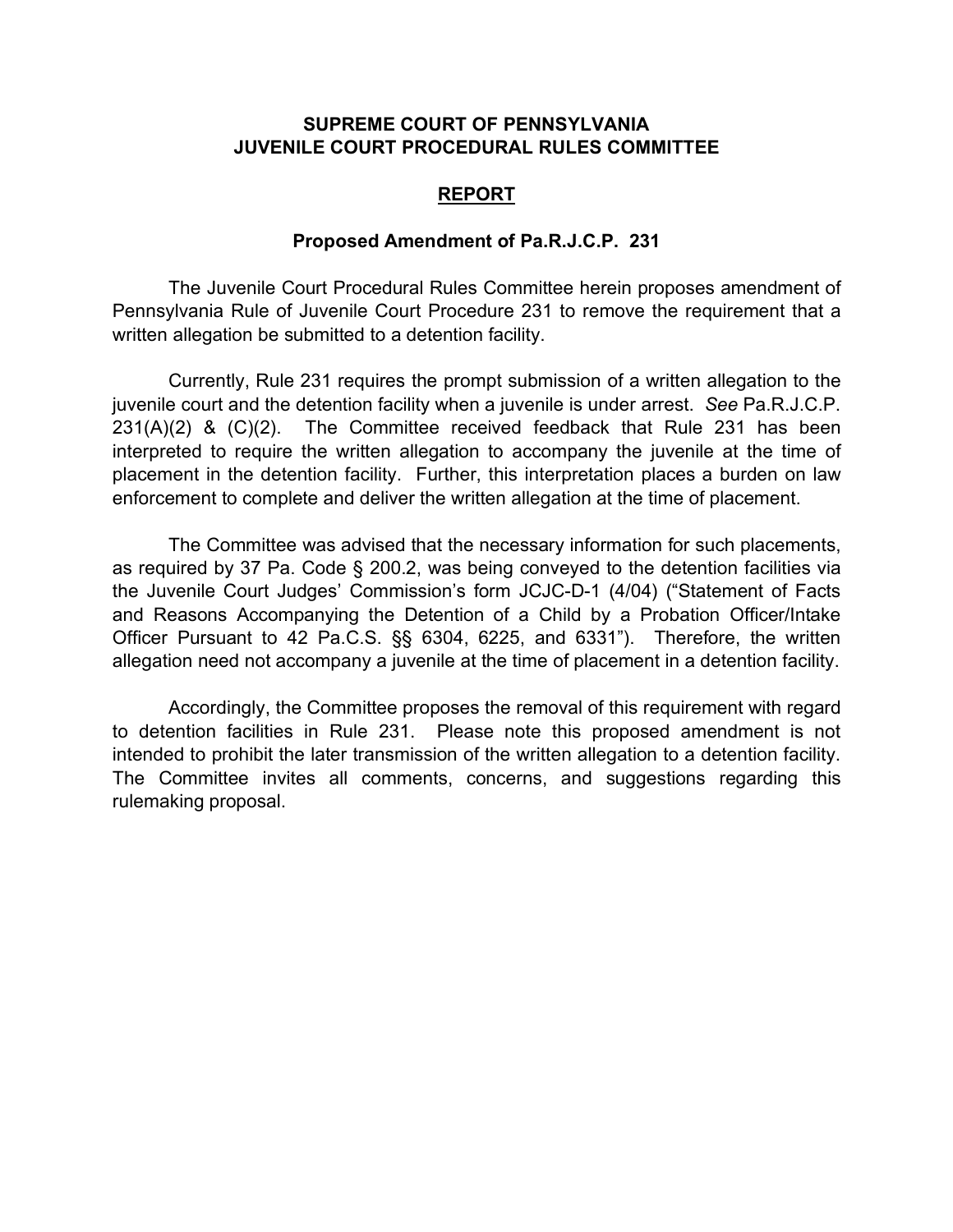# **Rule 231. WRITTEN ALLEGATION**

- A. **Submission.** In every delinquency case, the law enforcement officer shall submit a written allegation to the juvenile probation office.
	- 1) **Juvenile [n]Not [u]Under [a]Arrest.** When a juvenile is not under arrest, a written allegation shall be submitted to the juvenile probation office and a copy shall be forwarded to the attorney for the Commonwealth unless the District Attorney elects to require initial receipt and approval of the written allegation under paragraph (B).
	- 2) **Juvenile [u]Under [a]Arrest.** When a juvenile is under arrest, a written allegation shall be submitted promptly to the court **[or detention facility]**, and copies shall be immediately forwarded to the juvenile probation office and the attorney for the Commonwealth unless the District Attorney elects to require initial receipt and approval of the written allegation under paragraph (B).
- B. **Approval by the District Attorney.** The District Attorney of any county may require initial receipt and approval of written allegations by an attorney for the Commonwealth before a delinquency proceeding is commenced.
	- 1) **Certification.** If the District Attorney elects to require initial receipt and approval of written allegations in his or her county, the District Attorney shall file a certification with the court of common pleas. The certification shall specifically state the classes, grading, or types of cases that the police officer shall submit to the attorney for the Commonwealth.
	- 2) **Timeliness.** All written allegations shall be approved or disapproved without unreasonable delay. An attorney for the Commonwealth shall be available at all times for this purpose unless the District Attorney has specified otherwise in the certification pursuant to (B)(1).

# C. **Procedures Following the Attorney for the Commonwealth's Approval.**

- 1) **Juvenile [n]Not [u]Under [a]Arrest.** If a juvenile is not under arrest and an attorney for the Commonwealth approves the written allegation, notice of the approval and a copy of the written allegation shall be forwarded immediately to the juvenile probation office.
- 2) **Juvenile [u]Under [a]Arrest.** If a juvenile is under arrest, the written allegation shall be submitted to the attorney for the Commonwealth and approved prior to taking the juvenile to a detention facility. If the written allegation is approved, it shall be submitted promptly to the court **[or**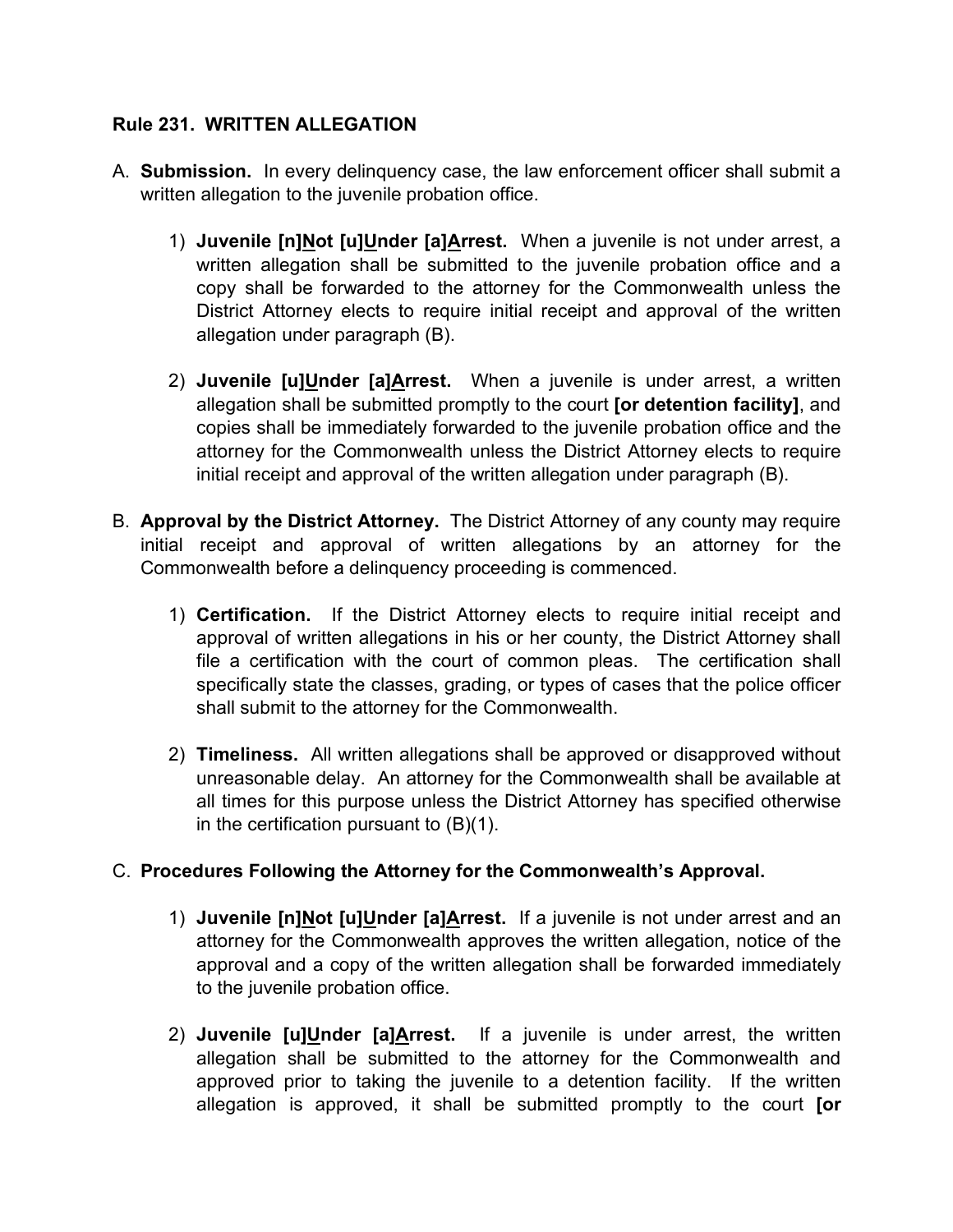**detention facility]**. A copy of the notice of the approval and the written allegation shall be forwarded to the juvenile probation office.

D. **Attorney for the Commonwealth's Disapproval.** If the written allegation has been disapproved for prosecution, it shall nevertheless be transmitted to the juvenile probation office with notice of the disapproval. If the juvenile is in custody, the juvenile shall be released immediately unless there are other grounds for the juvenile's detention.

## **Comment**

 A ''petition'' and a ''written allegation'' are two separate documents and serve two distinct functions. A ''written allegation'' is the document that initiates juvenile delinquency proceedings. Usually, the ''written allegation'' will be filed by a law enforcement officer and will allege that the juvenile has committed a delinquent act that comes within the jurisdiction of the juvenile court. Once this document is submitted, a preliminary determination of the juvenile court's jurisdiction is to be made. Informal adjustment and other diversionary programs may be pursued. If the attorney for the Commonwealth or the juvenile probation officer determines that formal juvenile court action is necessary, a petition is then filed.

See Rules 210 (Arrest Warrants) and 220 (Procedures in Cases Commenced by Arrest Without Warrant) for the procedures on submitting written allegations for arrests.

Under paragraphs  $(A)(2)$  and  $(C)(2)$ , the police officer is to submit the written allegation promptly to the intake staff at the court **[or the detention facility]**.

As used in this rule, ''District Attorney'' is the District Attorney of each county. This rule gives the District Attorney of each county the option of requiring that written allegations and /or arrest warrant affidavits filed in that county by police officers have the prior approval of an attorney for the Commonwealth. Under the rule, the District Attorney may elect to require prior approval of written allegation, or arrest warrant affidavits (see Rule 210), or both. In addition, the District Attorney is given the authority to define which offenses or grades of offenses will require such prior approval. For example, the District Attorney may specify that prior approval will be required only if a felony is alleged, or that prior approval will be required for all cases.

Under paragraph (B), the District Attorney decides whether an attorney for the Commonwealth receives initial receipt and approval of written allegations. Once the District Attorney has filed a certification with the court under paragraph (B)(1), any attorney for the Commonwealth may receive and approve written allegations as specified in the certification by the District Attorney. This procedure creates a new option for the District Attorney to decide if written allegations need to be approved by an